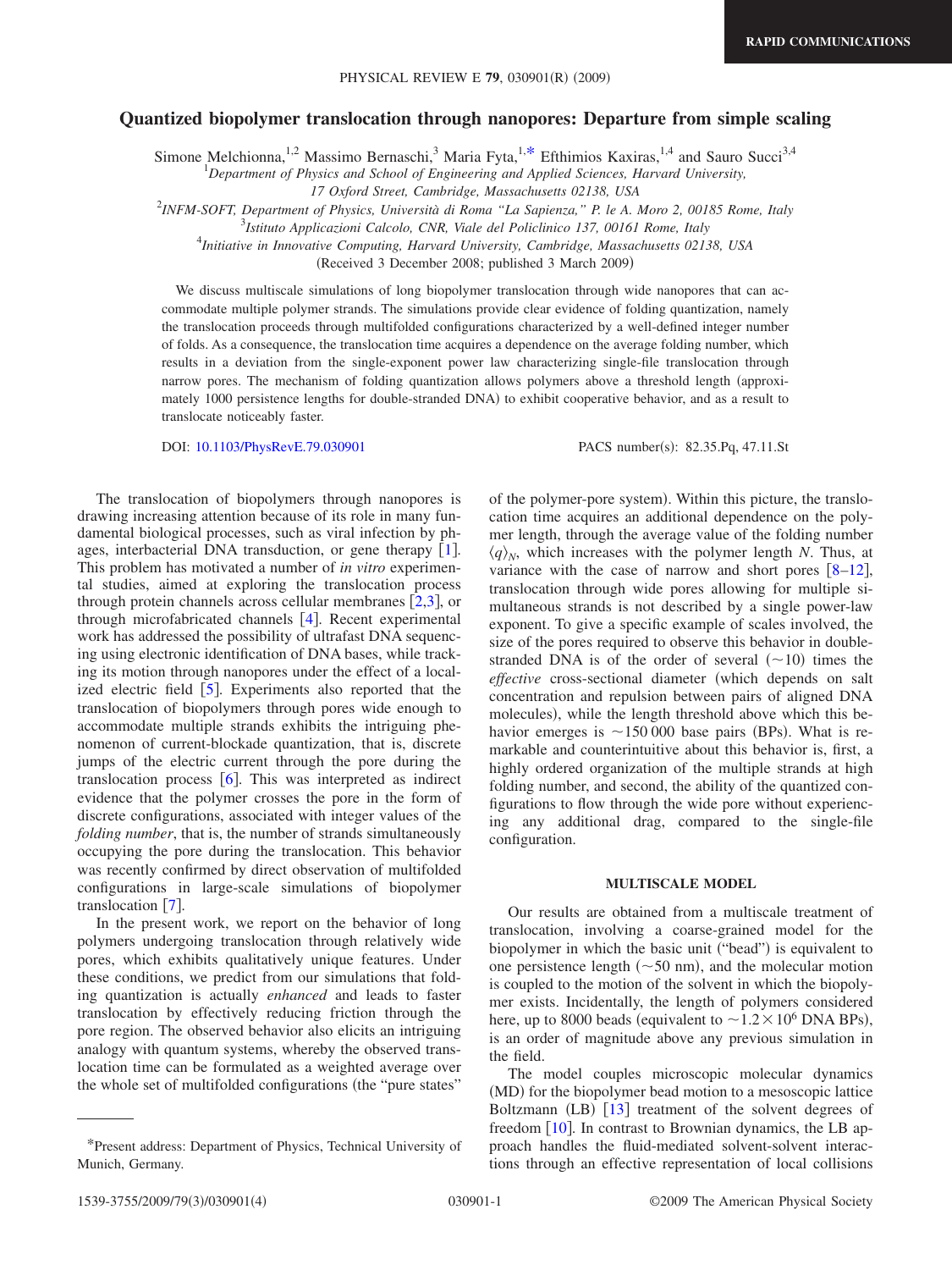between the solvent and solute molecules. The biopolymer translocates through a nanopore under the effect of a strong localized electric field applied across the pore ends, similar to the conditions in experimental settings  $[9]$  $[9]$  $[9]$ , with the entire process taking place in the *fast* translocation regime.

A periodic box of size  $N_x N_y N_z (\Delta x)^3$  lattice units, with  $\Delta x$ the spacing between lattice points, contains both the solvent and the polymer. All parameters are measured in units of the LB time step and spacing,  $\Delta t$  and  $\Delta x$ , respectively (both set to 1); the MD time step is 0.2. We take  $N_x = N_y = N_z$  with the wall at  $x = (N_x/2)$ ,  $N_x = 128$ , and the number of beads *N* in the 100–8000 range. At  $t=0$ , the polymer resides on one side of the separating wall,  $x > (N_x/2)$ , near the opening of a cylindrical pore of nominal length  $l_p$ = 3 and nominal diameter  $d_p$ ; we considered a narrower,  $d_p = 5$ , pore and a wider one,  $d_p$ = 9. Translocation is induced by a constant electric field acting along the *x* direction and confined to a cylindrical channel of the same size as the pore, and length 3 along the streamwise  $(x)$  direction. The pulling force associated with the electric field, *E*, in the experiments is  $q_eE = 0.02$  and the average thermal speed  $k_B T/m = 10^{-4}$ , where  $q_e$  is the effective charge per bead. The interactions between monomers and with the wall are modeled by  $6-12$  Lennard-Jones potentials  $[14]$  $[14]$  $[14]$ , and other aspects of the simulation are the same as those in our previous work  $[10]$  $[10]$  $[10]$ , which successfully reproduced single-file translocation  $[12,15]$  $[12,15]$  $[12,15]$  $[12,15]$ . The effective width and radius of the surrounding pore must take into account the repulsive bead-wall interactions that result in an effective exclusion distance of  $\simeq$  1.5 [[10](#page-3-10)]. Therefore, a monomer is considered to lie inside the pore if contained in a pore of effective width  $l<sup>eff</sup> \approx 6$  (due to exclusion on both sides of the separating wall) and diameter  $d^{\text{eff}} \approx 7.5$  for  $d_p = 9$   $(d^{\text{eff}} \approx 3.5$ for  $d_p = 5$ ). To measure the residence number of beads in the pore region, we define a cylinder of length  $h_p = 10$  and radius *dp* centered at the pore midpoint and with axis aligned with the pore. This extended region misses monomers close to the pore openings and in contact with the wall, but permits us to measure the number of beads in a wider region than the pore width with better statistics (reduced variation in the residentbead number).

# **CONFIGURATIONAL ANALYSIS—QUANTIZATION OF THE FOLDING NUMBER**

In Fig. [1,](#page-1-0) we show the cumulative statistics of the folding number,  $q = N_{res}/N_1$ , collected at each time step of every single trajectory for a series of 100 realizations for each polymer length. Here,  $N_{res}$  is the number of resident beads at each given time for each realization, while  $N_1$  is the observed single-file value of the resident number,  $N_1 = h_p / b^{\text{eff}}$  $\equiv h_p(1/b + 1/\sigma_b)/2 \sim 7$  (for values of  $\sigma_b$  and *b*, see [[14](#page-3-12)[,15](#page-3-13)]). The combined statistics over initial conditions and time evolution produces an aggregate ensemble, ranging from about 10<sup>5</sup> time frames for the shortest history  $(N=100, d_p=9)$  up to over  $10^7$  time frames for the longest one *(N*=8000,  $d_p$ =5). The  $d_p = 9$  case reveals a sharp quantization of the distribution of the folding number, with well-defined peaks, which closely resembles the one observed in double-strand DNA translocation through solid nanopores (see Fig. 7 of  $[16]$  $[16]$  $[16]$ ).

<span id="page-1-0"></span>

FIG. 1. (Color online) Probability distribution of the folding number *q* for polymer lengths  $N=1000-8000$  and pore width  $d_p$  $= 9$ . Peaks at integer  $q$  values (shown by vertical dashed lines) are evident. The inset shows data for *N*= 100– 400 at low-*q* values.

For the shortest strands, *N*= 100, 200, and 400, the peaks are shifted to values slightly larger than the integer values *q*  $=1,2$ . This indicates that the polymer spends most of its time between the low-fold states  $q=1,2$ . However, for longer strands  $N > 1000$ , the peaks of the distribution appear almost perfectly centered at integer values, up to  $q=4$ , 5, and 6, respectively. This quantized spectrum is particularly evident for the case of the longest polymers, *N*= 4000 and 8000. In this case, "quantum states" up to  $q=10$  are populated, with a slight shift of the peaks to values higher than integer values only for  $q > 7$ . Note that the quantization is evident up to q  $= 10$ , which is still significantly smaller than the largest folding number compatible with the pore diameter,  $q_{\text{max}}$  $=(d_p/\sigma)^2$  ~ 20 [[17](#page-3-15)]. The value of *q* above which the quantization gradually diverges from integer values is an increasing function of the polymer length. The  $d_p = 5$  case (not presented) shows the same structure, though on a smaller range of *q* values, up to  $q=5$ .

These data suggest an intriguing analogy with quantum systems, the folding number playing the role of the quantum numbers associated with excited states of atomic and molecular configurations. Within this analogy, single-file translocation  $(q=1)$  would represent the analog of the ground state of the polymer-pore system. Indeed, the long-term, final stage of the translocation is always found to proceed in single-file mode, corresponding to the polymer tail. In this respect, long polymers translocating through wide pores are naturally expected to exhibit a richer spectrum of excitations versus short polymers translocating through narrow pores. In particular, the number of excited states supported by the polymer-pore system should grow quadratically with the pore diameter. Specifically, a polymer of length *L*=*bN* translocating through a pore of length  $l_p^{\text{eff}}$  and diameter  $d_p^{\text{eff}}$  can produce a spectrum of folding numbers up to a maximum of  $q_{\text{max}} \propto (d_{p}^{\text{eff}}/\sigma_{p})^{2}$  strands (full-packing limit), each consisting of  $N_1 = l_p^{\text{eff}}/b^{\text{eff}}$  monomers. This limit can only be saturated by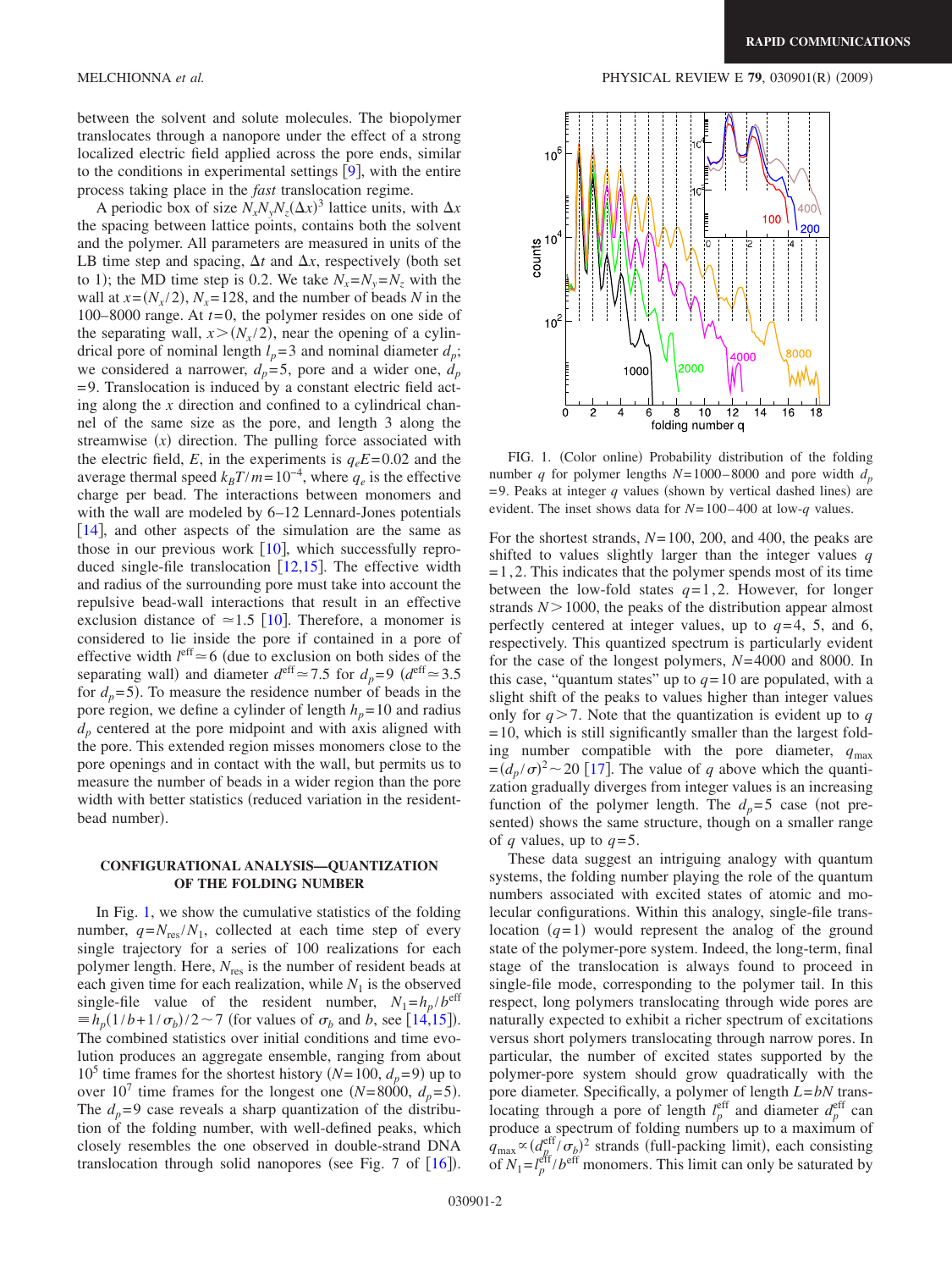<span id="page-2-0"></span>

FIG. 2. (Color online) Three trajectories of the folding number sampled from the ensemble  $N=4000$  and  $d_p=9$ . Low-*q* configurations are most often visited, but  $q \ge 10$  can also occur occasionally. The inset shows an actual translocation event at the midpoint with *q*=9.

sufficiently long polymers, such that  $N/N_1 \geq q_{\text{max}}$ , namely  $N \gg N_p \sim l_p^{\text{eff}} (d_p^{\text{eff}})^2/b \sigma_b^2$ , with  $N_p \sim 100$  the saturation length in the present work.

The statistical picture presented above is supported by the dynamic trajectories. In Fig. [2,](#page-2-0) we show the time evolution of the folding number  $q(t)$  for three histories drawn at random from the pool of 100 realizations of the *N*= 4000 system. A very rich dynamics, with sudden jumps between the various "excited states," is clearly visible. Interestingly, jumps occur both ways, from low to high *q* and vice versa, corresponding to absorption or emission of "fold quanta." This indicates that translocation is not monotonic, but consists of a mixed sequence of folding and unfolding events. As anticipated, this sequence is always found to end up in single-file configuration, corresponding to the translocation of the polymer tail. Interestingly, the trajectories spend virtually all of their time in quantized states with very sharp transitions between them. A snapshot of such a quantized state for a highly folded configuration  $(q=9)$  is shown in the inset of Fig. [2.](#page-2-0)

### **SCALING EXPONENTS**

In Fig. [3,](#page-2-1) we report the translocation time as a function of the polymer length, *N*, for translocation through the wide pore  $(d_p=9)$ . The most probable time from the time distributions, together with the average and the range between the minimum and maximum times, is presented. From this figure, it is apparent that up to a length *N*= 1000, the translocation time  $\tau$  obeys a scaling law of the form  $\tau \sim N^{\alpha}$ , with  $\alpha$  $\sim$  1.36 for the most probable translocation time, slightly larger than the corresponding value for narrow pores  $\lceil 8-12 \rceil$  $\lceil 8-12 \rceil$  $\lceil 8-12 \rceil$ . We emphasize that, regardless of the exact values of the scaling exponents, all translocation indicators, that is, the minimum, maximum, most probable, and average translocation times, point clearly toward a deviation from a singleexponent power law in the region  $N > 1000$ , a clear signature of multifold translocation. By restricting the analysis to the four longest chains, *N*= 1000, 2000, 4000, and 8000, the bending of the curve (reduced translocation time) might be

<span id="page-2-1"></span>

FIG. 3. (Color online) Translocation times as a function of the polymer length *(N)* for wide pore  $(d_p=9)$ . Top panel shows the average translocation time green diamonds with associated error bars), the most probable translocation time (solid purple line), and the range between the maximum and minimum translocation times (shaded region). Bottom panel shows a linear fit to the low range results  $10^2 < N < 10^3$  (dashed line), the multifile translocation time  $\tau_{\rm mf}(N)$  from Eq. ([2](#page-3-18)) (red squares), and the average translocation time (green diamonds).

interpreted as the emergence of a new scaling exponent,  $\alpha_2$  $\sim$  0.75. However, as shown below, this bending is due to the multifold conformation of the translocating biopolymer, which does not necessarily follow a power-law dependence on the polymer size.

The translocation dynamics depends on the strength of the frictional forces exerted by the wall. In the single-file scenario, strong friction can change the power-law exponent from  $\approx$ 1.2 to a linear relation  $\tau \propto N$  [[18](#page-3-16)]. In the case of multifile translocation, a central issue is whether the highly folded configurations induce high-friction conditions. As demonstrated in Fig. [4,](#page-3-17) *dN*/*dt* is linearly correlated to *q*, with approximately the same slope for all folds. If friction were dominant, *dN*/*dt* versus *q* would asymptotically reach a constant value with increasing *q*, which is clearly *not* observed in the simulations. Moreover, the *dN*/*dt* versus *q* slope depends only slightly on the polymer length (data not shown), changing by  $\sim$  30% in going from *N*=400 to 8000, which is further evidence in support of hydrodynamic coherence inside the pore. It is likely that such coherence arises from small velocity differences between neighboring beads in the pore, by minimizing bead-bead frictional forces, and/or the lubricating effect of the surrounding solvent enhanced by the alignment of strands. Therefore, frictional forces have a negligible effect, possibly limited to a small layer close to the wall, and unimportant for the group of translocating monomers. This rules out the possibility that the change of exponent is caused by frictional forces inside the pore.

Regardless of the underlying nature of the translocation process, we can compute the translocation time of each realization, with  $\tau$  the total translocation time,